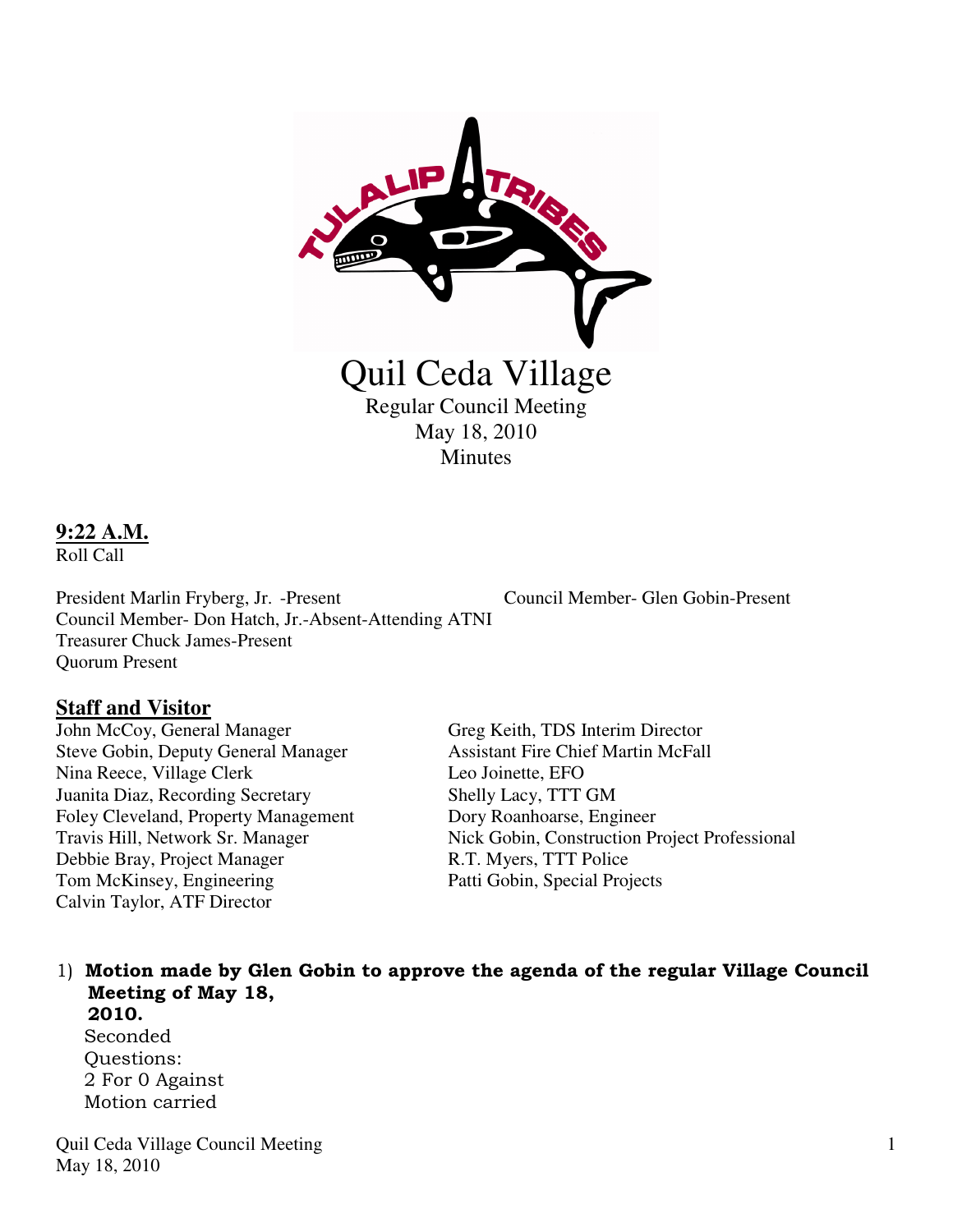2) Motion made by Glen Gobin to approve the minutes for the regular Village Council Meeting of April

 20, 2010. Motion made by Glen Gobin to app Seconded Questions: 2 For 0 Against Motion carried

### Law Enforcement

3) March Police Report Handout

# Finance

4) Motion made by Glen Gobin to approve Resolution No. 2010-004 authorizing the transfer of \$1,500,000 from the US Bank tax account to Quil Ceda Village general operating account to fund essential governmental services.

 Seconded **Ouestions**  2 For 0 Against Motion carried

5) Motion made by Glen Gobin to approve Resolution No. 2010-005 authorizing the transfer of \$300,000 from the US Bank tax account to Tulalip Tribes, d.b.a. Tulalip Police Department operating account for law enforcement services within Quil Ceda Village per the MOU.

 Seconded Questions 2 For 0 Against Motion carried

6) Motion made by Glen Gobin to approve Resolution No. 2010-006 authorizing the transfer of \$347,304 from the US Bank tax account to the Engineering Services budget to cover the remainder of the 2009 department budget.

 Seconded Questions: 2 For 0 Against Motion carried

# Maintenance

7) Motion made by Glen Gobin approving Resolution No. 2010-007 authorizing the

Quil Ceda Village Council Meeting May 18, 2010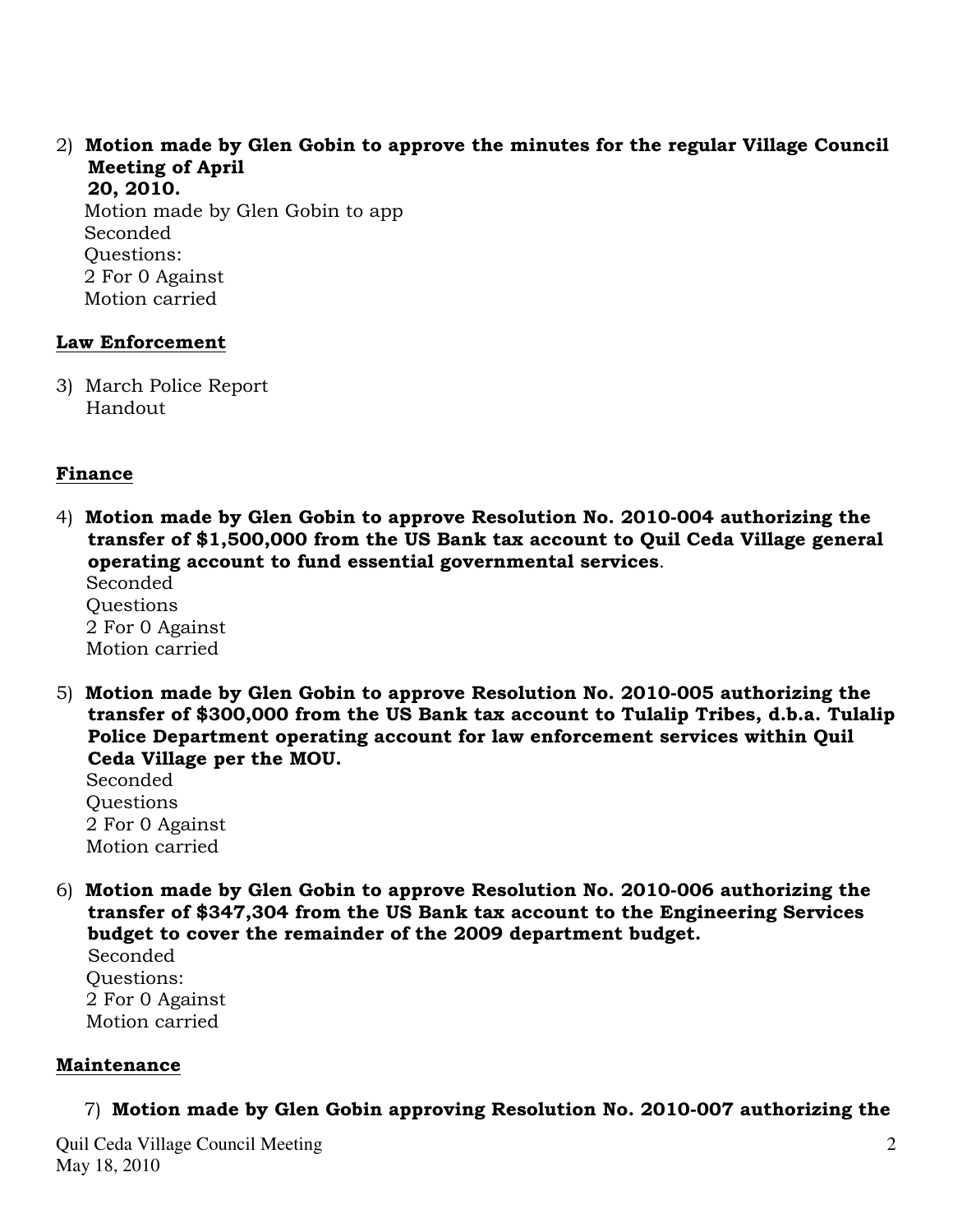#### contract with Tulalip Construction for \$54,841.33 to provide refreshment of roadway pavement markings and related traffic control within Quil Ceda Village per Bid Package No. 10-004.

 Seconded Questions: 2 for 0 Against Motion carried

# Tulalip Data Services

8) TDS Staff Contracts

Handout

 Discussion: Steve Gobin, Shelly Lacy, Leo Joinette, Marlin Fryberg, Jr., Greg Keith, Chuck James, Cal Taylor, John McCoy, Glen Gobin

 Legal is reviewing the contracts and they should be forwarded any minute. Contracts are being amended to add language of the HRO 84. It also includes language that says the employee can only be terminated for just cause with a severance package. Question: Why doesn't the Village just advertise and hire these positions permanently? If this is done for these contracts then it needs to be done for all employment contracts within the Tulalip Tribes. The leadership needs to take a stand for what is right. A plan has been brought forward to the Board of Directors. Not all positions should be covered under a contract, and not under the HRO. We do need assurance that termination are for just cause and staff needs assurance. Another part of the contract changes is to add the additional duties that staff is going through with the termination of two key employees. How is this going to protect them? How is this specific to the standard employee? This is the way the program was set up from day one. The key positions were contract because they were to be mentors and work themselves out of a job. Either the job descriptions or the contracts need to be changed or amended. There are positions that do not need to be changed. Those jobs are specific to the contract. The ten day out clause is there for all contract employees. We can't just protect one department and not all. When employees are contracted they have the right to negotiate their pay rate and schedules. The contract employees where placed in the positions with the anticipation of tribal members being placed in some of these positions. Tribal members are being trained and transitioning to these positions. We need to wait until the re-org and the review of these positions. The full Board of Directors needs to be part of this discussion. These issues will be brought forward from the Village Council to the Tulalip Board of Directors. Do we have performance appraisals on these employees? Yes, each employee was evaluated.

# Travel Report & Contracts under \$50K

- 9) FYI-Out of State Travel
- 10) FYI Contracts under \$50K signed by GM No Contracts for April.

Quil Ceda Village Council Meeting May 18, 2010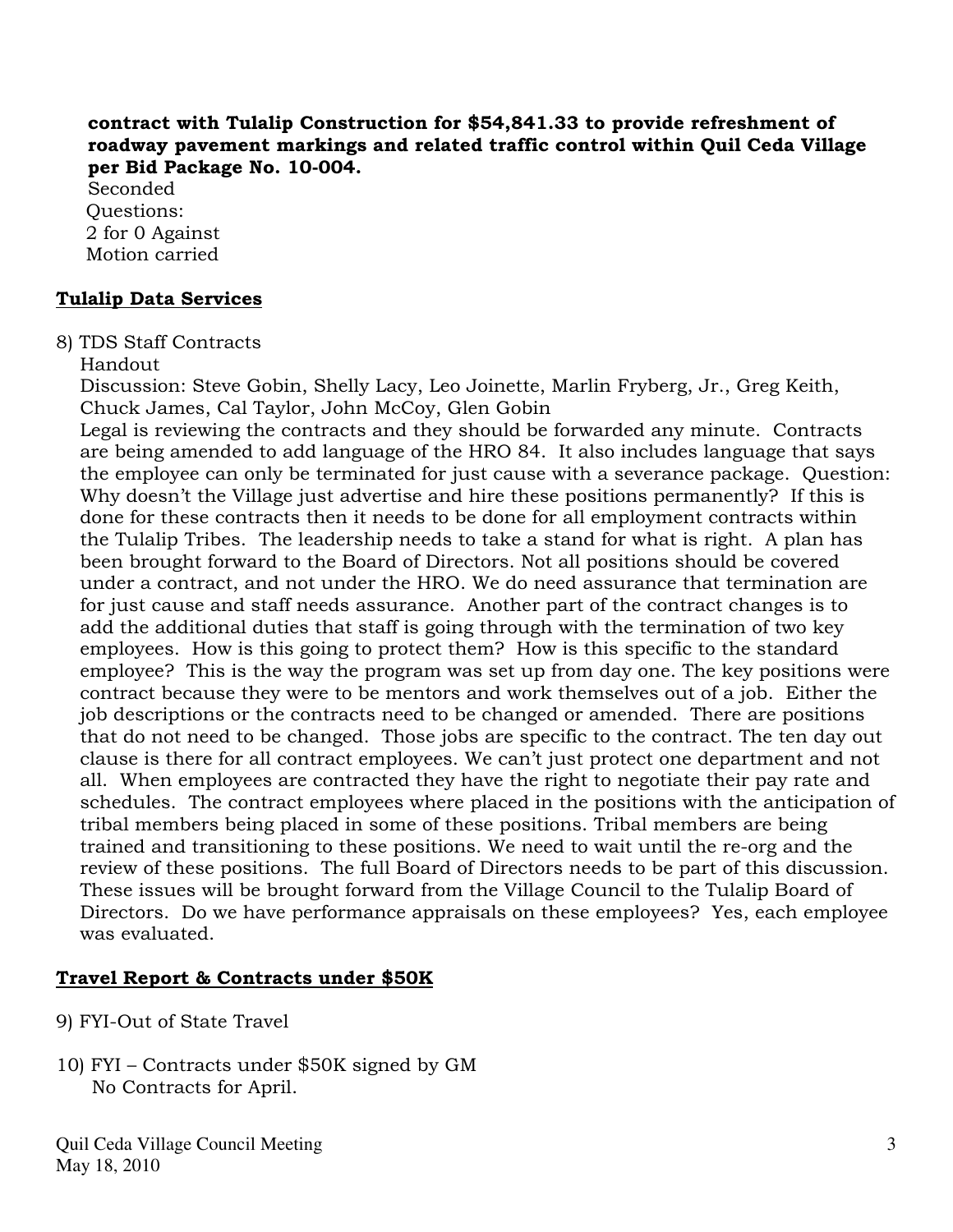### Budget Report thru March 31, 2010

- 11) Administration & Tax Revenue Report Discussion: Nina Reece, Glen Gobin, Steve Gobin We are right on target with the budget projections for 2010. The budget reports are an FYI. Staff will answer questions on the budgets if Council has questions.
- 12) Construction & Economic Development Report
- 13) Engineering Services Report
- 14) Environmental Health Report
- 15) Events & Entertainment Report
- 16) Finance No Report
- 17) Government Affairs Report
- 18) Human Resources Report
- 19) Maintenance –No Report
- 20) Property Management Report
- 21) Tulalip Alcohol, Tobacco & Fuel Report
- 22) Tulalip Data Services & Broadband Report
- 23) Tulalip Pharmacy Report
- 24) Utilities & Environmental Services No Report

#### BREAK

CLOSED SESSION – 12:10 P.M.

- 1) Lease Update
- 2) 27th Avenue Construction
- 3) 116th Street Bridge Deck and Engineering
- 4) Fuel Station Backup Power Supply

OPEN SESSION 2:40 P.M.

# Motion made by Glen Gobin to approve the Quil Ceda Village re-organization structure as presented.

Seconded **Ouestions** 2 For 0 Against Motion carried

#### Motion made by Glen Gobin to adjourn.

Second Questions 2 For 0 Against Motion carried